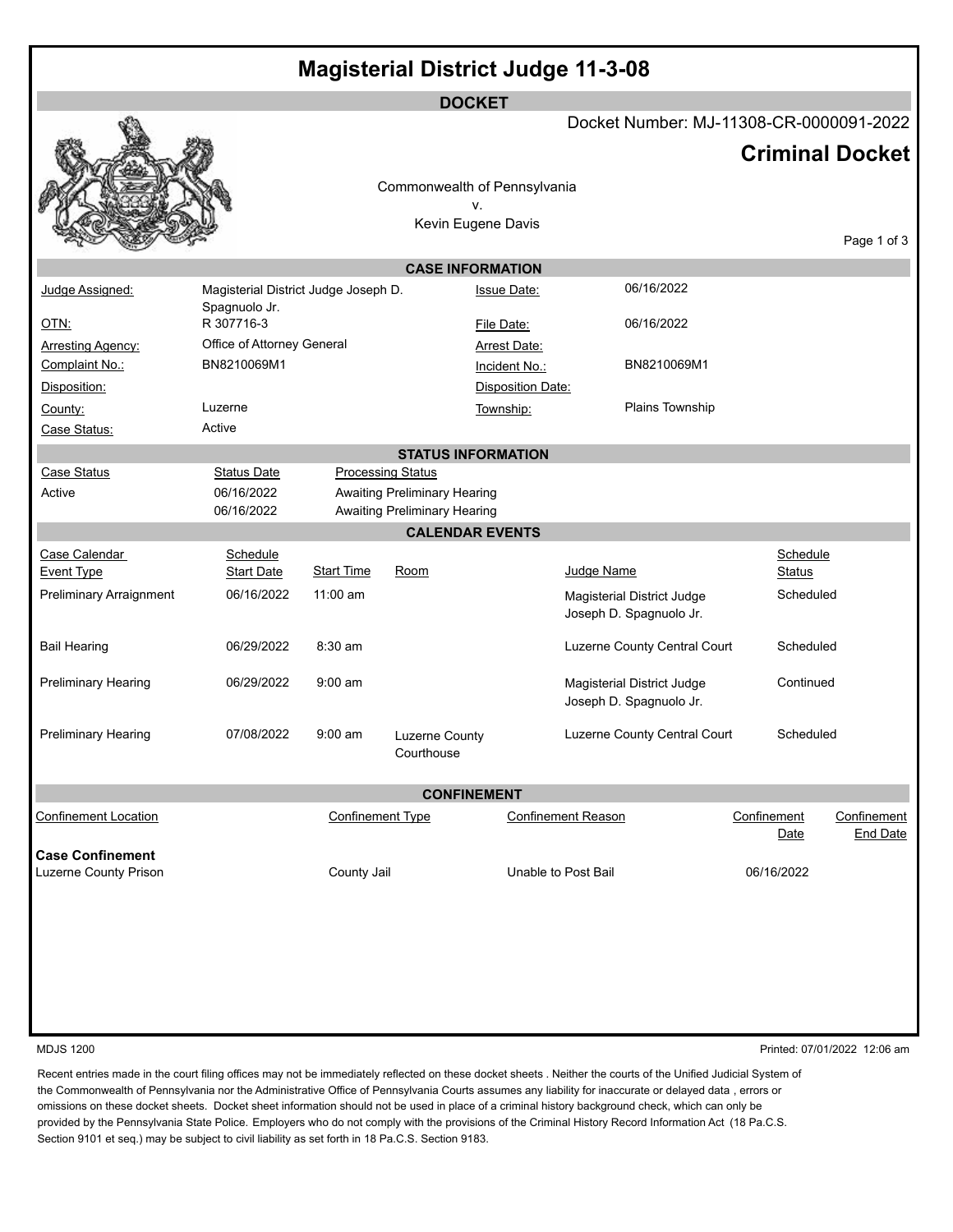| <b>Magisterial District Judge 11-3-08</b>                |                         |                                        |                                                          |             |                            |  |  |  |  |  |
|----------------------------------------------------------|-------------------------|----------------------------------------|----------------------------------------------------------|-------------|----------------------------|--|--|--|--|--|
|                                                          |                         |                                        | <b>DOCKET</b><br>Docket Number: MJ-11308-CR-0000091-2022 |             |                            |  |  |  |  |  |
|                                                          |                         |                                        |                                                          |             | <b>Criminal Docket</b>     |  |  |  |  |  |
|                                                          |                         |                                        | Commonwealth of Pennsylvania                             |             |                            |  |  |  |  |  |
|                                                          |                         |                                        | ٧.                                                       |             |                            |  |  |  |  |  |
|                                                          |                         |                                        | Kevin Eugene Davis                                       |             |                            |  |  |  |  |  |
| Page 2 of 3                                              |                         |                                        |                                                          |             |                            |  |  |  |  |  |
| Name:                                                    | Davis, Kevin Eugene     |                                        | <b>DEFENDANT INFORMATION</b><br>Sex:                     | Male        |                            |  |  |  |  |  |
| Date of Birth:                                           | 07/08/1995              |                                        | Race:                                                    | White       |                            |  |  |  |  |  |
| Address(es):                                             |                         |                                        |                                                          |             |                            |  |  |  |  |  |
| Home                                                     |                         |                                        |                                                          |             |                            |  |  |  |  |  |
| Wilkes-Barre, PA 18702                                   |                         |                                        |                                                          |             |                            |  |  |  |  |  |
| Advised of His Right to Apply for Assignment of Counsel? |                         | Yes                                    |                                                          |             |                            |  |  |  |  |  |
| Public Defender Requested by the Defendant?              |                         | No                                     |                                                          |             |                            |  |  |  |  |  |
| Application Provided for Appointment of Public Defender? |                         | Yes                                    |                                                          |             |                            |  |  |  |  |  |
| Has the Defendant Been Fingerprinted?                    |                         | No                                     |                                                          |             |                            |  |  |  |  |  |
|                                                          |                         |                                        | <b>CASE PARTICIPANTS</b>                                 |             |                            |  |  |  |  |  |
| <b>Participant Type</b>                                  |                         | <b>Participant Name</b>                |                                                          |             |                            |  |  |  |  |  |
| <b>Arresting Officer</b>                                 |                         | Baiera, John J.                        |                                                          |             |                            |  |  |  |  |  |
| Defendant                                                |                         | Davis, Kevin Eugene                    |                                                          |             |                            |  |  |  |  |  |
|                                                          |                         |                                        | <b>BAIL</b>                                              |             |                            |  |  |  |  |  |
| <b>Bail Set:</b>                                         |                         |                                        |                                                          |             | <b>Nebbia Status: None</b> |  |  |  |  |  |
| <b>Bail Action Type</b>                                  | <b>Bail Action Date</b> | <b>Bail Type</b>                       |                                                          | Percentage  | <u>Amount</u>              |  |  |  |  |  |
| Set                                                      | 06/16/2022              | Monetary                               |                                                          |             | \$500,000.00               |  |  |  |  |  |
|                                                          |                         |                                        |                                                          |             |                            |  |  |  |  |  |
|                                                          |                         |                                        | <b>CHARGES</b>                                           |             |                            |  |  |  |  |  |
| $#$ Charge                                               | Grade                   | Description                            |                                                          | Offense Dt. | Disposition                |  |  |  |  |  |
| 1 18 § 911 §§ B3                                         | F <sub>1</sub>          | Corrupt Organizations - Employee       |                                                          | 12/12/2021  |                            |  |  |  |  |  |
| 2 18 § 911 §§ B4                                         | F <sub>1</sub>          | Consp To Vio 911b1, 911b2, 911b3       |                                                          | 12/12/2021  |                            |  |  |  |  |  |
| 3 35 § 780-113 §§ A30                                    | F                       |                                        | Manufacture, Delivery, or Possession With Intent to      | 12/12/2021  |                            |  |  |  |  |  |
| 4 35 § 780-113 §§ A30                                    | F                       | Manufacture or Deliver                 | Manufacture, Delivery, or Possession With Intent to      | 12/12/2021  |                            |  |  |  |  |  |
|                                                          |                         | Manufacture or Deliver                 |                                                          |             |                            |  |  |  |  |  |
| 5 35 § 780-113 §§ A30                                    | F                       |                                        | Manufacture, Delivery, or Possession With Intent to      | 12/12/2021  |                            |  |  |  |  |  |
| 6 35 § 780-113 §§ A30                                    | F                       | Manufacture or Deliver                 | Manufacture, Delivery, or Possession With Intent to      | 12/12/2021  |                            |  |  |  |  |  |
|                                                          |                         | Manufacture or Deliver                 |                                                          |             |                            |  |  |  |  |  |
| 7 35 § 780-113 §§ A30                                    | F                       |                                        | Manufacture, Delivery, or Possession With Intent to      | 12/12/2021  |                            |  |  |  |  |  |
| 8 35 § 780-113 §§ A30                                    |                         | Manufacture or Deliver                 |                                                          | 12/12/2021  |                            |  |  |  |  |  |
|                                                          | F                       | Manufacture or Deliver                 | Manufacture, Delivery, or Possession With Intent to      |             |                            |  |  |  |  |  |
| 9 18 § 5111 §§ A1                                        | F <sub>1</sub>          | Deal In Proc Unl Act/Intent To Promote |                                                          | 12/12/2021  |                            |  |  |  |  |  |
|                                                          |                         |                                        |                                                          |             |                            |  |  |  |  |  |

MDJS 1200 **Page 2 of 3** Printed: 07/01/2022 12:06 am

Recent entries made in the court filing offices may not be immediately reflected on these docket sheets . Neither the courts of the Unified Judicial System of the Commonwealth of Pennsylvania nor the Administrative Office of Pennsylvania Courts assumes any liability for inaccurate or delayed data , errors or omissions on these docket sheets. Docket sheet information should not be used in place of a criminal history background check, which can only be provided by the Pennsylvania State Police. Employers who do not comply with the provisions of the Criminal History Record Information Act (18 Pa.C.S. Section 9101 et seq.) may be subject to civil liability as set forth in 18 Pa.C.S. Section 9183.